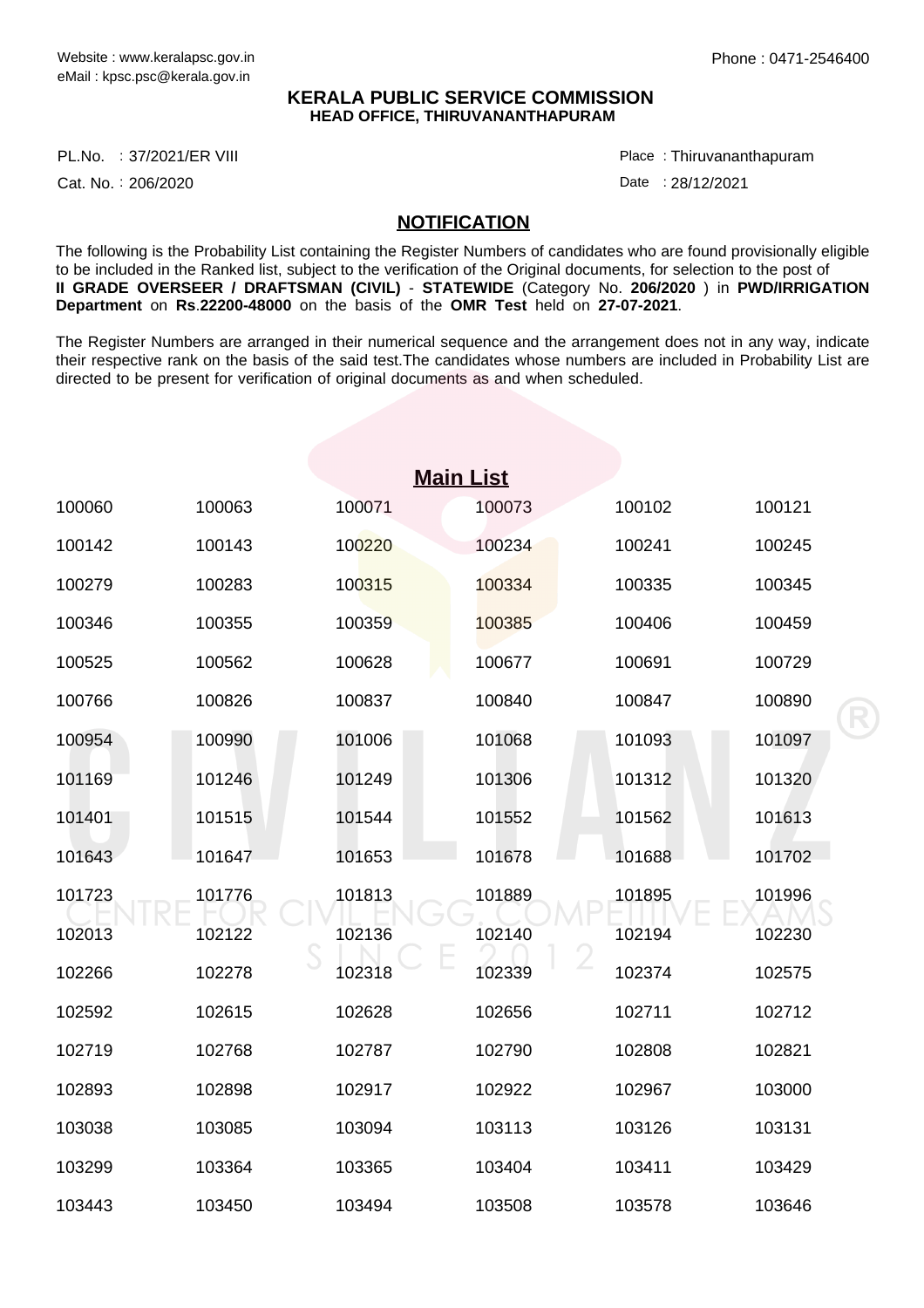| 103661 | 103666 | 103700 | 103717 | 103726 | 103780 |
|--------|--------|--------|--------|--------|--------|
| 103815 | 103867 | 103878 | 103887 | 103969 | 103979 |
| 104089 | 104102 | 104137 | 104178 | 104210 | 104265 |
| 104276 | 104287 | 104289 | 104316 | 104394 | 104459 |
| 104499 | 104508 | 104510 | 104515 | 104519 | 104530 |
| 104610 | 104619 | 104731 | 104763 | 104769 | 104789 |
| 104792 | 104799 | 104851 | 104863 | 104916 | 105066 |
| 105108 | 105125 | 105177 | 105222 | 105307 | 105308 |
| 105332 | 105345 | 105369 | 105384 | 105402 | 105440 |
| 105526 | 105546 | 105610 | 105619 | 105646 | 105733 |
| 105763 | 105785 | 105789 | 105796 | 105819 | 105860 |
| 105867 | 105919 | 105975 | 105989 | 106007 | 106058 |
| 106061 | 106131 | 106147 | 106194 | 106205 | 106218 |
| 106242 | 106243 | 106261 | 106348 | 106369 | 106382 |
| 106391 | 106396 | 106428 | 106429 | 106438 | 106474 |
| 106501 | 106557 | 106609 | 106626 | 106631 | 106726 |
| 106738 | 106776 | 106785 | 106811 | 106814 | 106859 |
| 106864 | 106866 | 106929 | 106974 | 106979 | 106981 |
| 106993 | 107007 | 107016 | 107038 | 107093 | 107101 |
| 107110 | 107182 | 107238 | 107243 | 107259 | 107274 |
| 107330 | 107340 | 107350 | 107382 | 107405 | 107414 |
| 107438 | 107457 | 107499 | 107523 | 107525 | 107590 |
| 107600 | 107607 | 107619 | 107645 | 107669 | 107688 |
| 107711 | 107718 | 107719 | 107777 | 107797 | 107806 |
| 107807 | 107813 | 107863 | 107889 | 107915 | 107964 |
| 107979 | 108006 | 108032 | 108054 | 108062 | 108093 |
| 108136 | 108137 | 108154 | 108169 | 108208 | 108222 |
| 108232 | 108252 | 108254 | 108258 | 108265 | 108267 |
| 108281 | 108299 | 108366 | 108370 | 108413 | 108427 |
| 108457 | 108468 | 108501 | 108581 | 108630 | 108634 |
| 108638 | 108645 | 108647 | 108691 | 108711 | 108717 |
| 108731 | 108783 | 108876 | 108906 | 108907 | 108918 |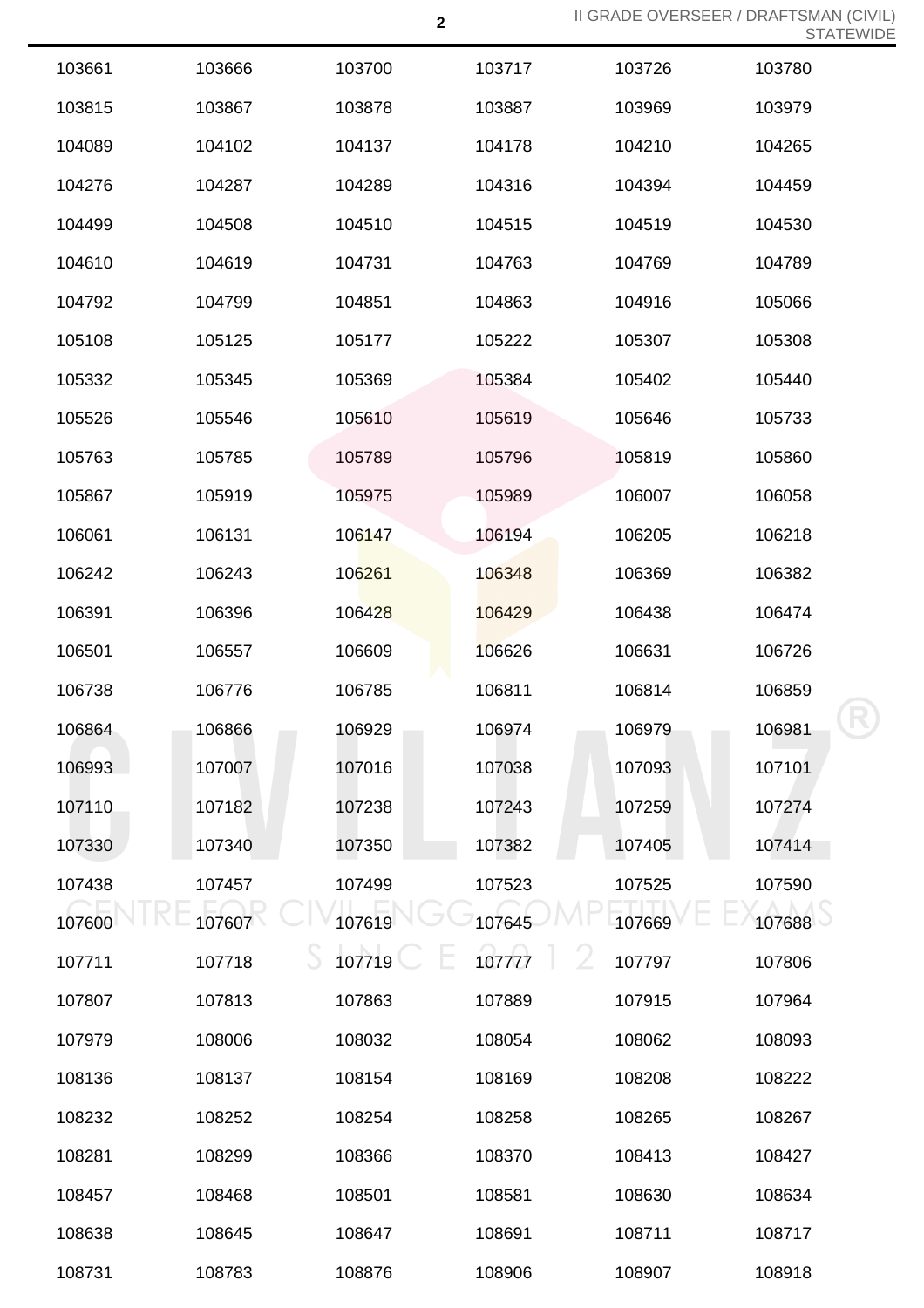| 108937 | 108959 | 108969 | 108976      | 108990 | 109008 |
|--------|--------|--------|-------------|--------|--------|
| 109009 | 109015 | 109064 | 109104      | 109114 | 109132 |
| 109137 | 109146 | 109161 | 109269      | 109277 | 109345 |
| 109420 | 109424 | 109465 | 109587      | 109594 | 109600 |
| 109608 | 109624 | 109646 | 109662      | 109669 | 109670 |
| 109711 | 109741 | 109744 | 109778      | 109849 | 109866 |
| 109898 | 109906 | 109921 | 109923      | 109926 | 109966 |
| 110032 | 110105 | 110111 | 110115      | 110121 | 110151 |
| 110188 | 110204 | 110214 | 110230      | 110335 | 110346 |
| 110401 | 110460 | 110551 | 110564      | 110582 | 110584 |
| 110623 | 110701 | 110753 | 110765      | 110791 | 110842 |
| 110902 | 110967 | 111133 | 111292      | 111365 | 111405 |
| 111450 | 111451 | 111460 | 111519      | 111576 | 111605 |
| 111637 | 111668 | 111674 | 111681      | 111724 | 111776 |
| 111825 | 111848 | 111850 | 111867      | 111931 | 111996 |
| 112004 | 112092 | 112105 | 112137      | 112194 | 112245 |
| 112265 | 112314 | 112500 | 112580      | 112619 | 112620 |
| 112638 | 112714 | 112777 | 112793      | 112795 | 112808 |
| 112894 | 112996 | 113007 | 113019      | 113056 | 113109 |
| 113121 | 113123 | 113254 | 113577      | 113605 | 113645 |
| 113677 | 113760 | 113828 | 113859      | 113862 | 113892 |
| 113915 | 113991 | 114003 | 114039      | 114055 | 114072 |
| 114075 | 114119 | 114150 | 114168      | 114173 | 114179 |
| 114213 | 114227 | 114231 | 2<br>114233 | 114293 | 114294 |
| 114334 | 114336 | 114349 | 114356      | 114361 | 114385 |
| 114396 | 114456 | 114473 | 114556      | 114582 | 114715 |
| 114719 | 114757 | 114809 | 114812      | 114830 | 114855 |
| 114863 | 114930 | 114934 | 114986      | 114993 | 115008 |
| 115017 | 115032 | 115052 | 115075      | 115148 | 115202 |
| 115219 | 115260 | 115281 | 115375      | 115385 | 115505 |
| 115512 | 115545 | 115554 | 115564      | 115603 | 115605 |
| 115676 | 115700 | 115755 | 115841      | 115859 | 115874 |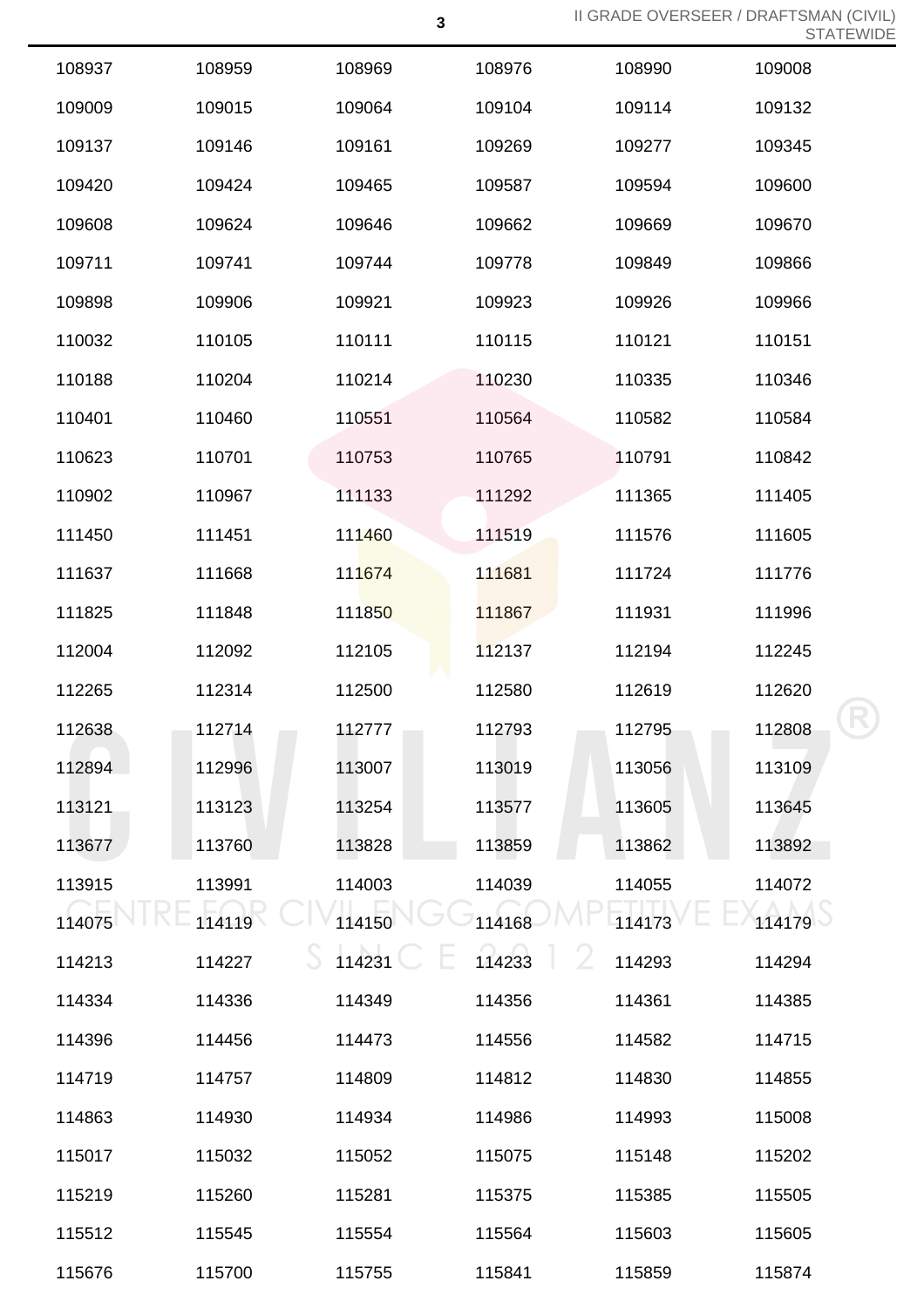| 115902 | 115918 | 115951 | 116023 | 116035 | 116039 |
|--------|--------|--------|--------|--------|--------|
| 116073 | 116094 | 116117 | 116180 | 116201 | 116218 |
| 116288 | 116315 | 116317 | 116375 | 116384 | 116421 |
| 116445 | 116454 | 116540 | 116545 | 116573 | 116588 |
| 116592 | 116598 | 116608 | 116614 | 116621 | 116656 |
| 116679 | 116682 | 116700 | 116764 | 116804 | 116818 |
| 116819 | 116822 | 116854 | 116886 | 116914 | 116915 |
| 116941 | 116969 | 116971 | 117004 | 117035 | 117042 |
| 117049 | 117139 | 117154 | 117159 | 117188 | 117212 |
| 117284 | 117323 | 117326 | 117382 | 117394 | 117452 |
| 117499 | 117523 | 117558 | 117560 | 117618 | 117621 |
| 117627 | 117664 | 117671 | 117706 | 117748 | 117772 |
| 117799 | 117813 | 117825 | 117841 | 117874 | 117876 |
| 117878 | 117886 | 117888 | 117902 | 117907 | 117933 |
| 117939 | 117951 | 117964 | 117985 | 117990 | 118006 |
| 118009 | 118022 | 118031 | 118075 | 118086 | 118090 |
| 118110 | 118121 | 118153 | 118191 | 118262 | 118285 |
| 118306 | 118313 | 118317 | 118348 | 118376 | 118407 |
| 118428 | 118482 | 118498 | 118512 | 118514 | 118532 |
| 118537 | 118545 | 118557 | 118559 | 118579 | 118599 |
| 118624 | 118638 | 118657 | 118744 | 118759 | 118772 |
| 118798 | 118810 | 118825 | 118848 | 118913 | 118928 |
| 118951 | 118984 | 118990 | 119011 | 119037 | 119056 |
| 119058 | 119063 | 119077 | 119121 | 119162 | 119163 |
| 119211 | 119249 | 119284 | 119297 | 119309 | 119361 |
| 119370 | 119372 | 119396 | 119472 | 119482 | 119551 |
| 119620 | 119632 | 119784 | 119787 | 119869 | 120018 |
| 120040 | 120140 | 120148 | 120156 | 120226 | 120271 |
| 120284 | 120298 | 120306 | 120342 | 120358 | 120371 |
| 120418 | 120438 | 120447 | 120452 | 120486 | 120496 |
| 120577 | 120599 | 120616 | 120648 | 120677 | 120678 |
| 120687 | 120692 | 120707 | 120717 | 120726 | 120729 |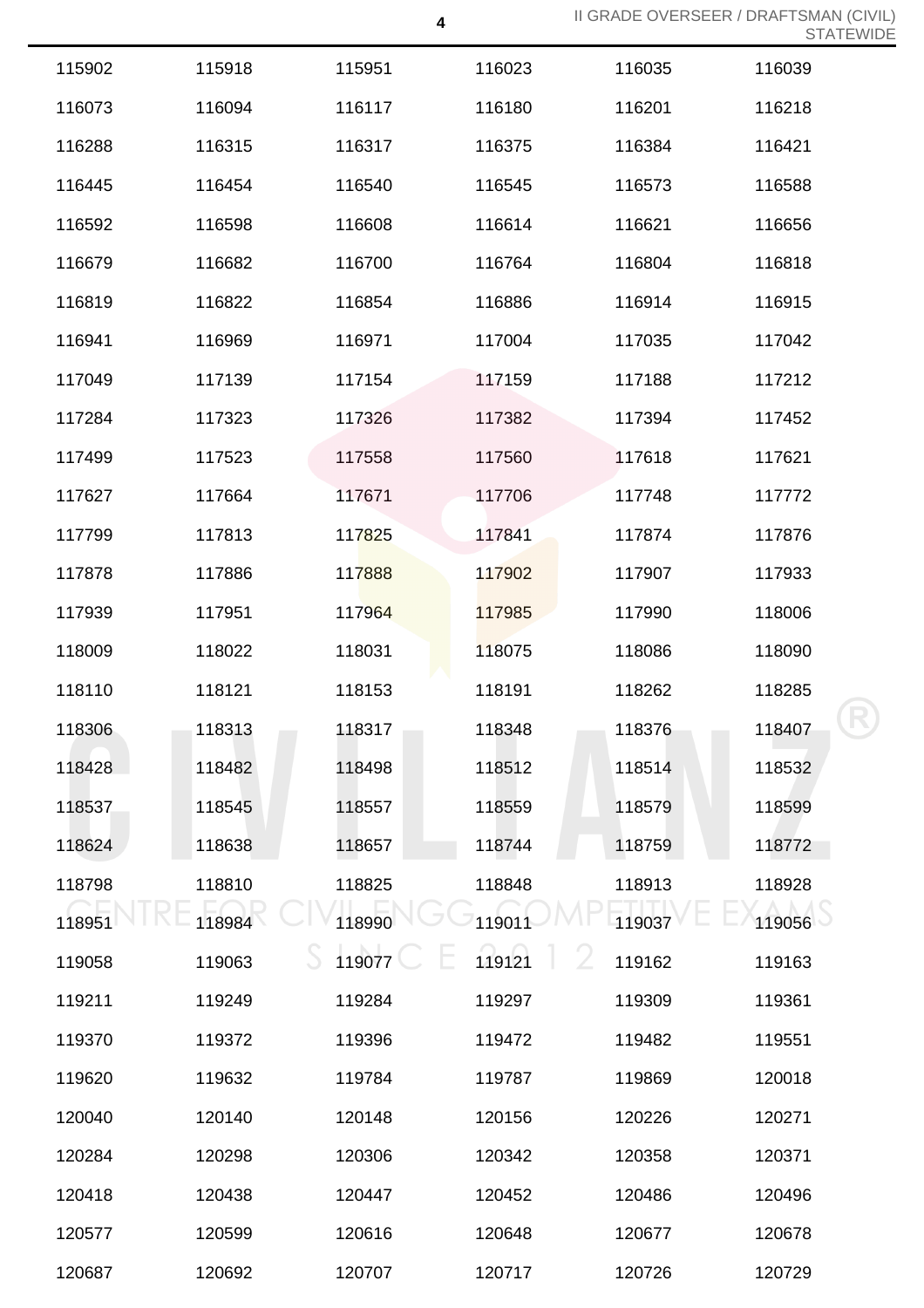| 120762 | 120764 | 120780 | 120791 | 120804 | 120826 |
|--------|--------|--------|--------|--------|--------|
| 120857 | 120893 | 120917 | 120938 | 120992 | 121003 |
| 121025 | 121026 | 121046 | 121065 | 121072 | 121073 |
| 121078 | 121087 | 121115 | 121163 | 121226 | 121230 |
| 121258 | 121278 | 121318 | 121336 | 121359 | 121384 |
| 121385 | 121392 | 121395 | 121428 | 121437 | 121455 |
| 121518 | 121523 | 121536 | 121537 | 121569 | 121577 |
| 121578 | 121593 | 121634 | 121660 | 121696 | 121710 |
| 121714 | 121738 | 121780 | 121793 | 121856 | 121935 |
| 121972 | 121977 | 122001 | 122006 | 122054 | 122083 |
| 122097 | 122104 | 122130 | 122141 | 122285 | 122324 |
| 122347 | 122357 | 122382 | 122391 | 122398 | 122402 |
| 122409 | 122428 | 122435 | 122455 | 122472 | 122481 |
| 122491 | 122510 | 122512 | 122553 | 122562 | 122622 |
| 122671 | 122673 | 122717 | 122720 | 122734 | 122745 |
| 122784 | 122794 | 122820 | 122835 | 122870 | 122896 |
| 122937 | 123026 | 123099 | 123125 | 123248 | 123290 |
| 123338 | 123365 | 123407 | 123485 | 123511 | 123572 |
| 123586 | 123705 | 123786 | 123816 | 123872 | 123897 |
| 123981 | 123988 | 123990 | 124037 | 124059 | 124095 |
| 124212 | 124310 | 124363 | 124459 | 124468 | 124511 |
| 124530 | 124541 | 124626 | 124633 | 124639 | 124728 |
| 124751 | 124754 | 124787 | 124804 | 124852 | 124872 |
| 124916 | 124926 | 124933 | 124971 | 124976 | 124979 |
| 125015 | 125021 | 125110 | 125119 | 125140 | 125163 |
| 125202 | 125235 | 125311 | 125330 | 125335 | 125353 |
| 125372 | 125380 | 125461 | 125479 | 125484 | 125504 |
| 125542 | 125590 | 125599 | 125678 | 125729 | 125735 |
| 125879 | 125881 | 125968 | 126058 | 126065 | 126077 |
| 126108 | 126159 | 126204 | 126294 | 126410 | 126422 |
| 126516 | 126598 | 126605 | 126646 | 126648 | 126653 |
| 126670 | 126716 | 126729 | 126777 | 126837 | 126882 |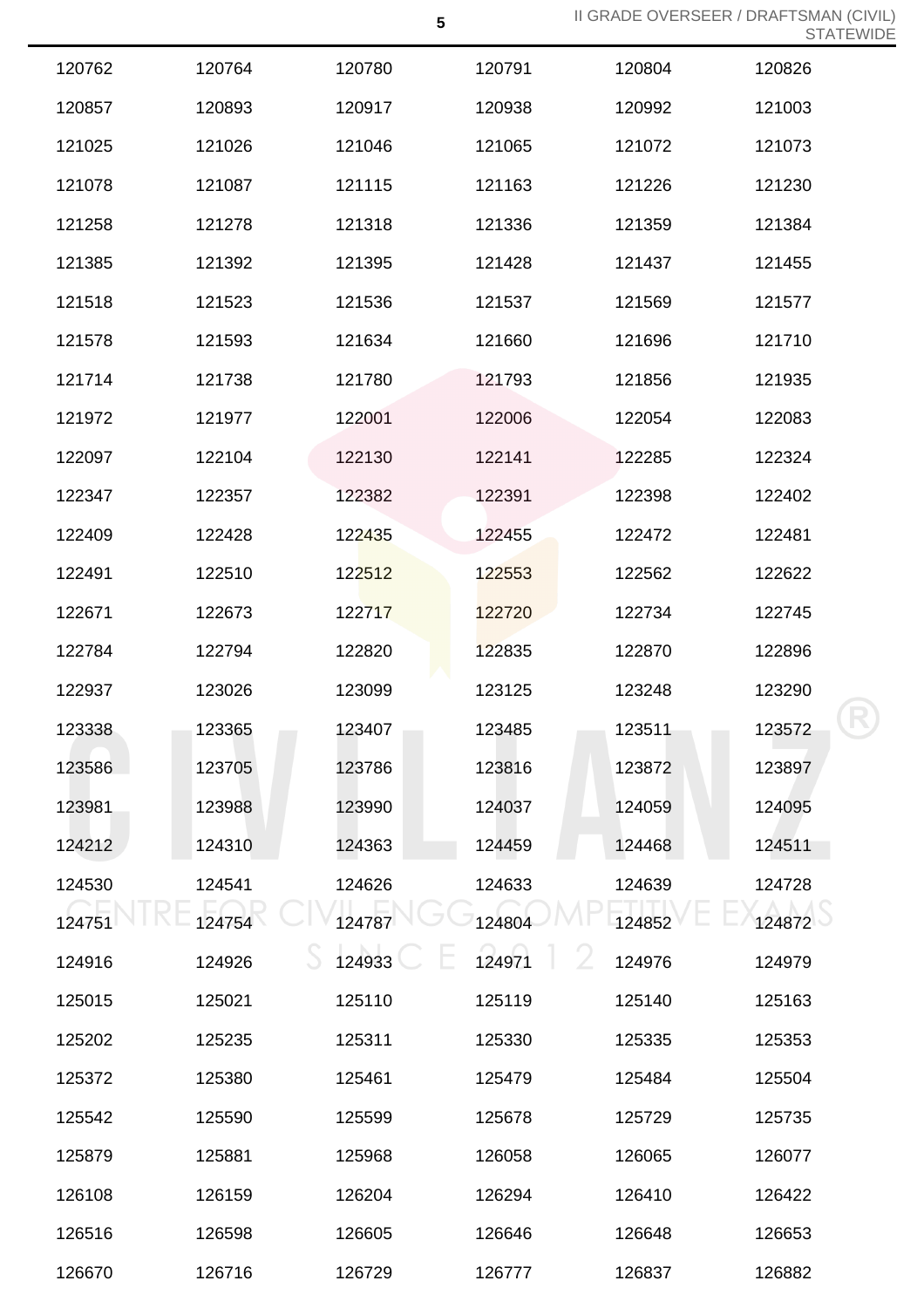| 126888 | 126890 | 126915 | 126961 | 126983 | 126996 |
|--------|--------|--------|--------|--------|--------|
| 126999 | 127020 | 127044 | 127174 | 127195 | 127265 |
| 127268 | 127341 | 127368 | 127376 | 127387 | 127440 |
| 127490 | 127509 | 127526 | 127540 | 127628 | 127637 |
| 127669 | 127693 | 127729 | 127733 | 127849 | 127857 |
| 127867 | 127887 | 127894 | 127899 | 127911 | 127986 |
| 127991 | 128084 | 128088 | 128190 | 128195 | 128214 |
| 128233 | 128249 | 128355 | 128398 | 128399 | 128425 |
| 128439 | 128469 | 128497 | 128617 | 128621 | 128646 |
| 128721 | 128730 | 128771 | 128776 | 128783 | 128829 |
| 128878 | 128930 | 128986 | 128987 | 128997 | 129074 |
| 129095 | 129111 | 129175 | 129209 | 129264 | 129266 |
| 129330 | 129396 | 129454 | 129460 | 129497 | 129499 |
| 129656 | 129671 | 129676 | 129709 | 129715 | 129777 |
| 129825 | 129841 | 129880 | 129900 | 129941 | 129954 |
| 129965 | 129968 | 129979 | 130014 | 130032 | 130034 |
| 130070 | 130127 | 130322 | 130331 | 130414 | 130476 |
| 130487 | 130491 | 130517 | 130518 | 130521 | 130549 |
| 130555 | 130596 | 130668 | 130672 | 130677 | 130680 |
| 130688 | 130716 | 130736 | 130746 | 130754 | 130755 |
| 130801 | 130803 | 130819 | 130820 | 130827 | 130833 |
| 130846 | 130874 | 130898 | 130899 | 130904 | 130907 |
| 130930 | 130996 | 131005 | 131127 | 131138 | 131141 |
| 131150 | 131155 | 131181 | 131239 | 131246 | 131323 |
| 131409 | 131423 | 131434 | 131438 | 131465 | 131485 |
| 131524 | 131540 | 131557 | 131583 | 131584 | 131597 |
| 131640 | 131645 | 131717 | 131727 | 131753 | 131758 |
| 131760 | 131766 | 131796 | 131815 | 131820 | 131821 |
| 131889 | 131928 | 131934 | 131950 | 131964 | 132090 |
| 132106 | 132167 | 132175 | 132199 | 132236 | 132239 |
| 132254 | 132270 | 132291 | 132306 | 132312 | 132314 |
| 132318 | 132346 | 132355 | 132402 | 132419 | 132451 |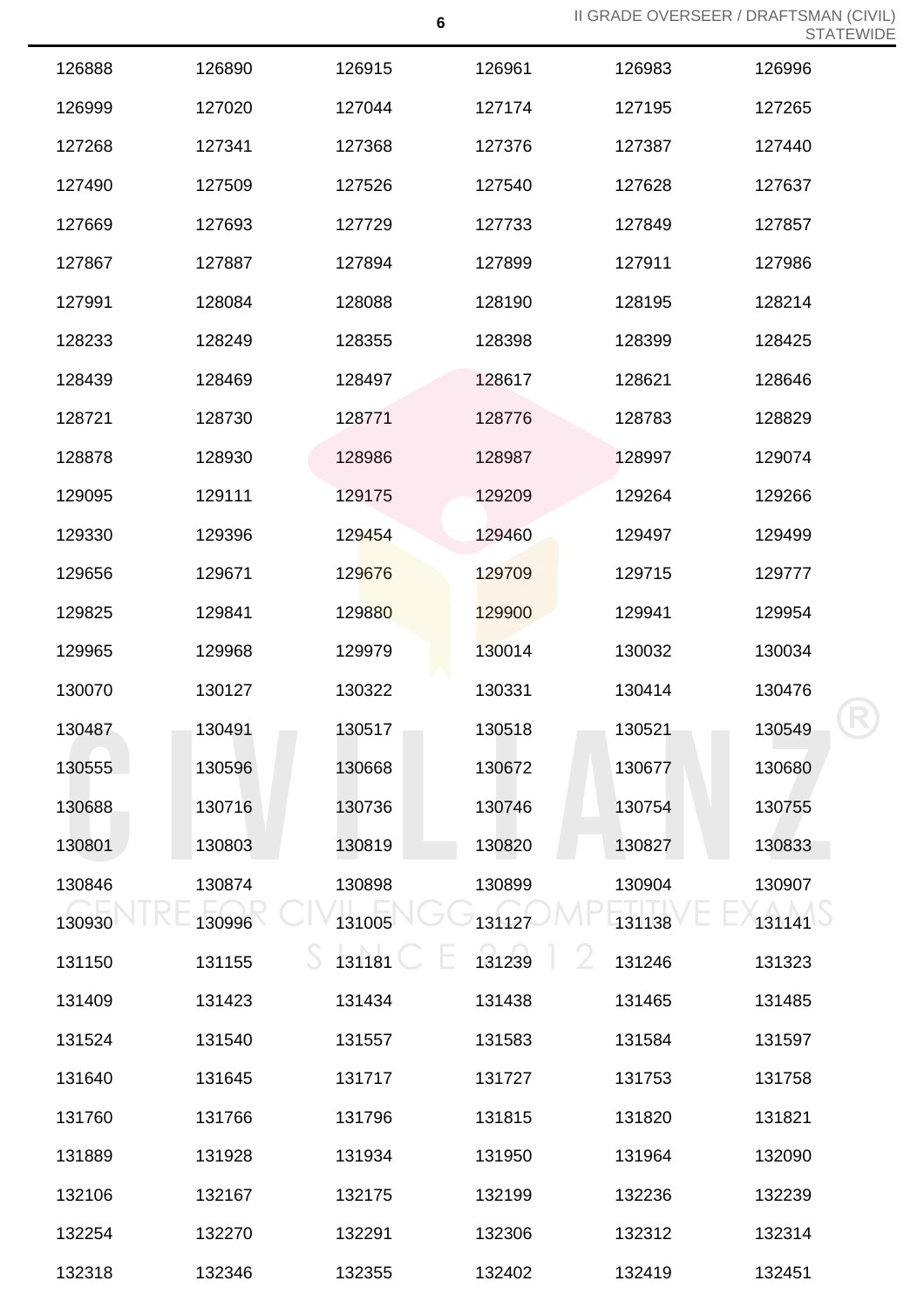| 132452 | 132456 | 132565 | 132573 | 132748 | 132782 |
|--------|--------|--------|--------|--------|--------|
| 132788 | 132792 | 132863 | 132873 | 132944 | 132961 |
| 133042 | 133094 | 133134 | 133141 | 133205 | 133214 |
| 133255 | 133266 | 133344 | 133396 | 133397 | 133560 |
| 133566 | 133599 | 133662 | 133667 | 133687 | 133693 |
| 133710 | 133743 | 133749 | 133885 | 133996 | 134036 |
| 134042 | 134054 | 134094 | 134114 | 134168 | 134182 |
| 134204 | 134221 | 134247 | 134352 | 134410 | 134432 |
| 134433 | 134446 | 134482 | 134554 | 134564 | 134586 |
| 134596 | 134615 | 134634 | 134648 | 134680 | 134686 |
| 134724 | 134770 | 134784 | 134788 | 134853 | 134854 |
| 134934 | 134936 | 134941 | 134976 | 134984 | 134994 |
| 135053 | 135072 | 135151 | 135166 | 135196 | 135213 |
| 135226 | 135269 | 135289 | 135307 | 135331 | 135398 |
| 135433 | 135481 | 135518 | 135522 | 135549 | 135580 |
| 135587 | 135662 | 135691 | 135742 | 135791 | 135816 |
| 135840 | 135900 | 135904 | 135910 | 135936 | 135953 |
| 136032 | 136059 | 136064 | 136065 | 136087 | 136092 |
| 136116 | 136186 | 136200 | 136229 | 136276 | 136305 |
| 136334 | 136351 | 136459 | 136523 | 136581 | 136617 |
| 136713 | 136720 | 136726 | 136847 | 136862 | 136880 |
| 136911 | 136923 | 136931 | 136951 | 137005 | 137018 |
| 137046 | 137071 | 137108 | 137136 | 137153 | 137170 |
| 137172 | 137194 | 137221 | 137223 | 137235 |        |

## **Supplementary List Ezhava/Thiyya/Billava**

| 100285 | 100301 | 100616 | 101018 | 101070 | 101095 |
|--------|--------|--------|--------|--------|--------|
| 101217 | 101265 | 101478 | 101599 | 101897 | 102195 |
| 102205 | 102749 | 103249 | 103512 | 103782 | 103895 |
| 103946 | 104001 | 104395 | 104412 | 104425 | 104462 |
| 104967 | 105133 | 105160 | 105609 | 105616 | 105699 |
| 106121 | 106204 | 106415 | 106458 | 106514 | 106686 |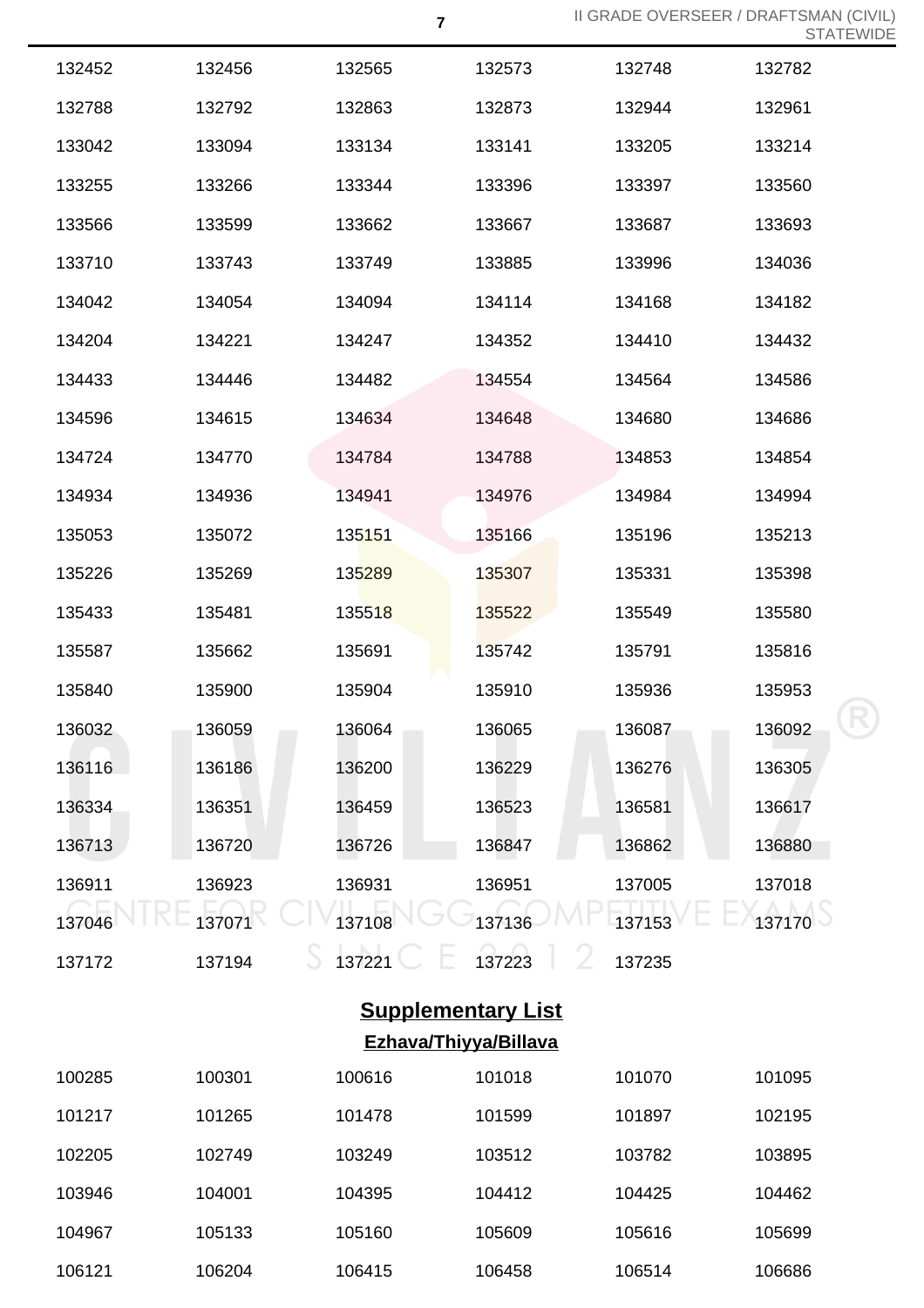| 106936 | 107014 | 107511       | 107667 | 107789 | 107882 |
|--------|--------|--------------|--------|--------|--------|
| 108036 | 108091 | 108144       | 108401 | 108510 | 108676 |
| 108934 | 109037 | 109057       | 109083 | 109160 | 109472 |
| 109712 | 109837 | 110207       | 110306 | 110727 | 111173 |
| 111308 | 111497 | 111579       | 111643 | 111732 | 111815 |
| 111820 | 111934 | 112358 DA-HI | 112371 | 112469 | 112591 |
| 112621 | 112837 | 112844       | 112964 | 112973 | 113085 |
| 113136 | 113288 | 113622       | 113855 | 114038 | 114136 |
| 114359 | 114404 | 114716       | 114811 | 114972 | 116126 |
| 116309 | 116442 | 116552       | 116776 | 116946 | 116952 |
| 117056 | 117362 | 117368       | 117453 | 117840 | 117843 |
| 117898 | 118233 | 118358       | 118738 | 118888 | 119107 |
| 119124 | 119202 | 119267       | 119759 | 120398 | 120400 |
| 120534 | 120569 | 120574       | 120775 | 120812 | 120815 |
| 120959 | 120972 | 121047       | 121059 | 121174 | 121449 |
| 121642 | 121774 | 121820       | 121822 | 121864 | 121962 |
| 122004 | 122071 | 122072       | 122124 | 122131 | 122217 |
| 122224 | 122240 | 122551       | 122564 | 122620 | 122634 |
| 122675 | 122849 | 123081       | 123284 | 123583 | 123661 |
| 124141 | 124259 | 124430       | 124781 | 124914 | 125027 |
| 125035 | 125090 | 125363       | 125482 | 125608 | 125823 |
| 126264 | 126384 | 126657       | 126876 | 127097 | 127256 |
| 127319 | 127445 | 127524       | 128146 | 128209 | 129562 |
| 129586 | 129615 | 129804       | 129834 | 129893 | 129906 |
| 129958 | 130137 | 130243       | 130401 | 130527 | 130618 |
| 130758 | 130799 | 130953       | 130954 | 130961 | 131091 |
| 131092 | 131352 | 131372       | 131538 | 131670 | 131679 |
| 131721 | 131734 | 131772       | 131778 | 131782 | 132019 |
| 132230 | 132276 | 132425       | 132536 | 132551 | 132664 |
| 132869 | 133026 | 133381       | 133680 | 133975 | 133984 |
| 134059 | 134222 | 134234       | 134254 | 134417 | 134445 |
| 134530 | 134618 | 134767       | 134849 | 134919 | 134929 |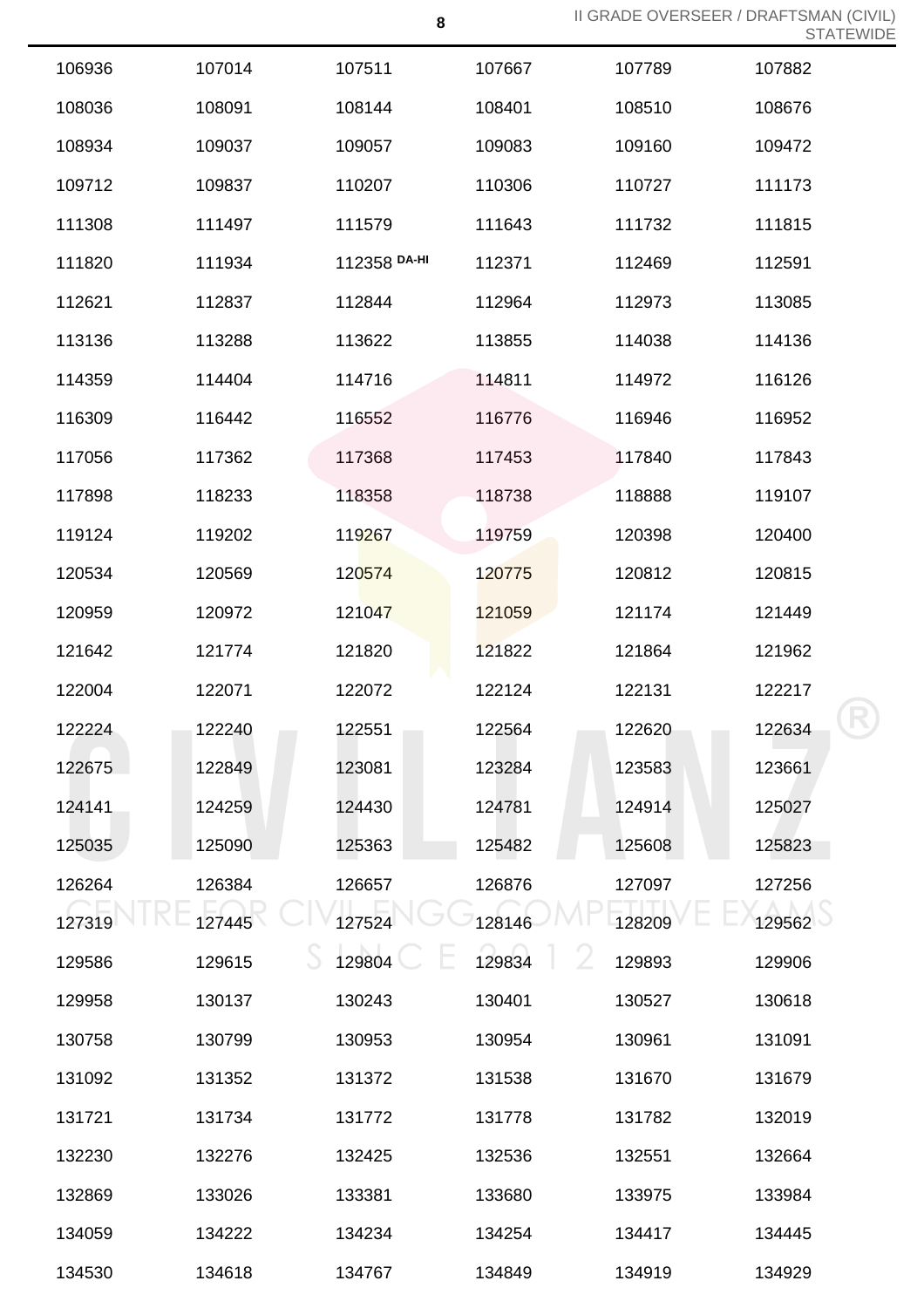| 135069 | 135332 | 135352 | 135462                 | 135601 | 135937 |
|--------|--------|--------|------------------------|--------|--------|
| 135945 | 135982 | 136202 | 136412                 | 136515 | 136632 |
| 136833 | 136846 | 137081 | 137130                 |        |        |
|        |        |        | <b>Scheduled Caste</b> |        |        |
| 100075 | 100201 | 100268 | 100484                 | 100575 | 100816 |
| 101111 | 101394 | 101454 | 101467                 | 102131 | 102559 |
| 102869 | 102927 | 103027 | 103638                 | 104064 | 104909 |
| 105005 | 106115 | 106251 | 106492                 | 106906 | 107065 |
| 107089 | 107095 | 107477 | 108842                 | 108892 | 109098 |
| 109423 | 110153 | 110233 | 110704                 | 110823 | 111043 |
| 111811 | 112237 | 112512 | 112718                 | 112768 | 112845 |
| 113089 | 113110 | 113139 | 113245                 | 113439 | 113462 |
| 113976 | 114365 | 114929 | 115161                 | 115327 | 115447 |
| 115684 | 115741 | 115898 | 116070                 | 116159 | 116534 |
| 116585 | 116754 | 116810 | 116817                 | 117655 | 117940 |
| 118326 | 118401 | 118567 | 118686                 | 118754 | 118755 |
| 118899 | 119064 | 119521 | 119568                 | 119590 | 120390 |
| 120504 | 120561 | 120625 | 120669                 | 120830 | 121244 |
| 121429 | 121501 | 121553 | 121882                 | 121944 | 121967 |
| 122301 | 122797 | 122817 | 123801                 | 124162 | 124239 |
| 124360 | 124466 | 124592 | 124597                 | 124770 | 124969 |
| 125103 | 126063 | 126405 | 126674                 | 126764 | 127157 |
| 127164 | 127542 | 128094 | 128251                 | 128289 | 128666 |
| 128713 | 128954 | 129058 | 129152                 | 129412 | 129494 |
| 129597 | 130018 | 130081 | 130103                 | 130315 | 130546 |
| 131215 | 131494 | 132050 | 132395                 | 133127 | 133303 |
| 134172 | 134270 | 134450 | 134830                 | 135290 | 135389 |
| 137023 |        |        |                        |        |        |
|        |        |        | <b>Scheduled Tribe</b> |        |        |
| 100180 | 100324 | 100407 | 101241                 | 101511 | 103158 |
| 103861 | 105041 | 105452 | 110879                 | 111909 | 113209 |
| 113956 | 114010 | 114239 | 114417                 | 114559 | 114620 |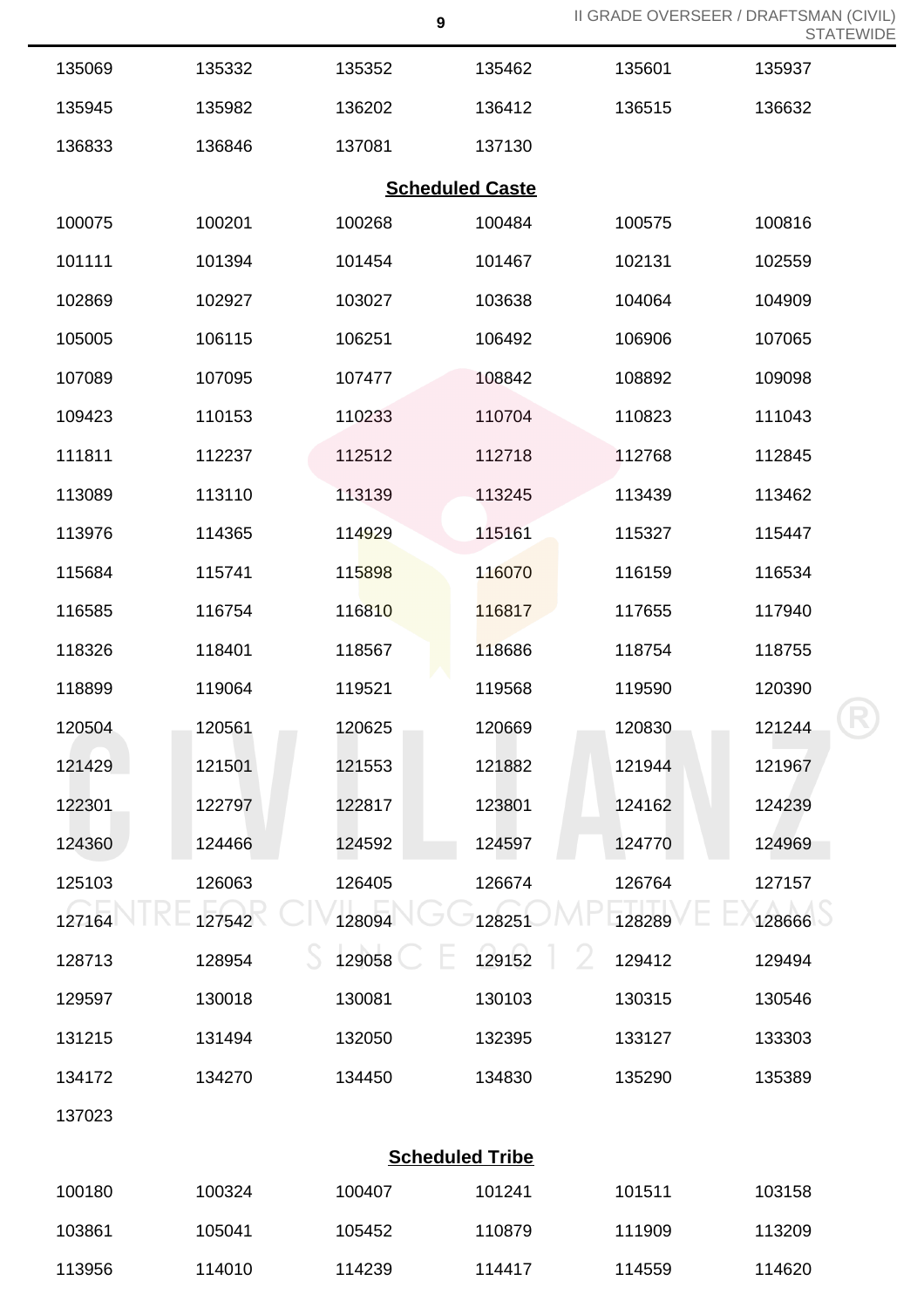| 114636 | 114822 | 114839        | 114922 | 114995 | 115001 |
|--------|--------|---------------|--------|--------|--------|
| 115081 | 115157 | 115594        | 115608 | 115837 | 115854 |
| 115924 | 115967 | 115975        | 115993 | 116060 | 116270 |
| 116308 | 116345 | 117374        | 117646 | 117815 | 118199 |
| 118665 | 118757 | 118771        | 119821 | 120233 | 120266 |
| 123666 | 124859 | 125216        | 125397 | 125420 | 125604 |
| 131273 | 133132 | 133161        | 133199 | 133200 | 133213 |
| 133243 | 133252 | 133270        | 133280 | 133337 | 133355 |
| 133362 | 133392 | 133456        | 133529 | 133630 | 133653 |
| 133666 | 133669 | 133701        | 133747 | 133756 | 133771 |
| 133799 | 134186 | 134778        | 135200 | 136163 | 136301 |
| 136361 | 136380 | 136400        | 136417 | 136421 | 136448 |
| 136490 | 136535 | 136653        | 136693 | 136731 | 136747 |
| 136821 | 136826 | 136830        | 136838 | 136859 | 136892 |
| 136942 | 136948 | 137028        | 137041 | 137060 | 137078 |
| 137161 | 137178 | 137188        | 137201 | 137204 | 137218 |
|        |        | <b>Muslim</b> |        |        |        |
| 100065 | 100224 | 100918        | 100972 | 101282 | 101606 |
| 101631 | 101682 | 101976        | 102067 | 102139 | 102216 |
| 102225 | 102703 | 103230        | 103280 | 103447 | 103477 |
| 103536 | 103866 | 104268        | 104867 | 105273 | 105535 |
| 105618 | 105706 | 105721        | 105866 | 105871 | 105977 |
| 105988 | 106247 | 106276        | 106288 | 106333 | 106368 |
| 106685 | 106849 | 107556        | 107629 | 107752 | 107834 |
| 107984 | 108033 | 108216        | 108346 | 108383 | 108409 |
| 108637 | 109210 | 109690        | 109927 | 110150 | 110268 |
| 110379 | 110458 | 110602        | 110631 | 110673 | 111390 |
| 112351 | 112389 | 112476        | 112858 | 112982 | 113318 |
| 113470 | 113684 | 113851        | 114197 | 114761 | 115440 |
| 115577 | 115633 | 116337        | 116430 | 116542 | 116623 |
| 116757 | 116792 | 116794        | 116907 | 116923 | 117070 |
| 117132 | 117144 | 117189        | 117201 | 117357 | 117427 |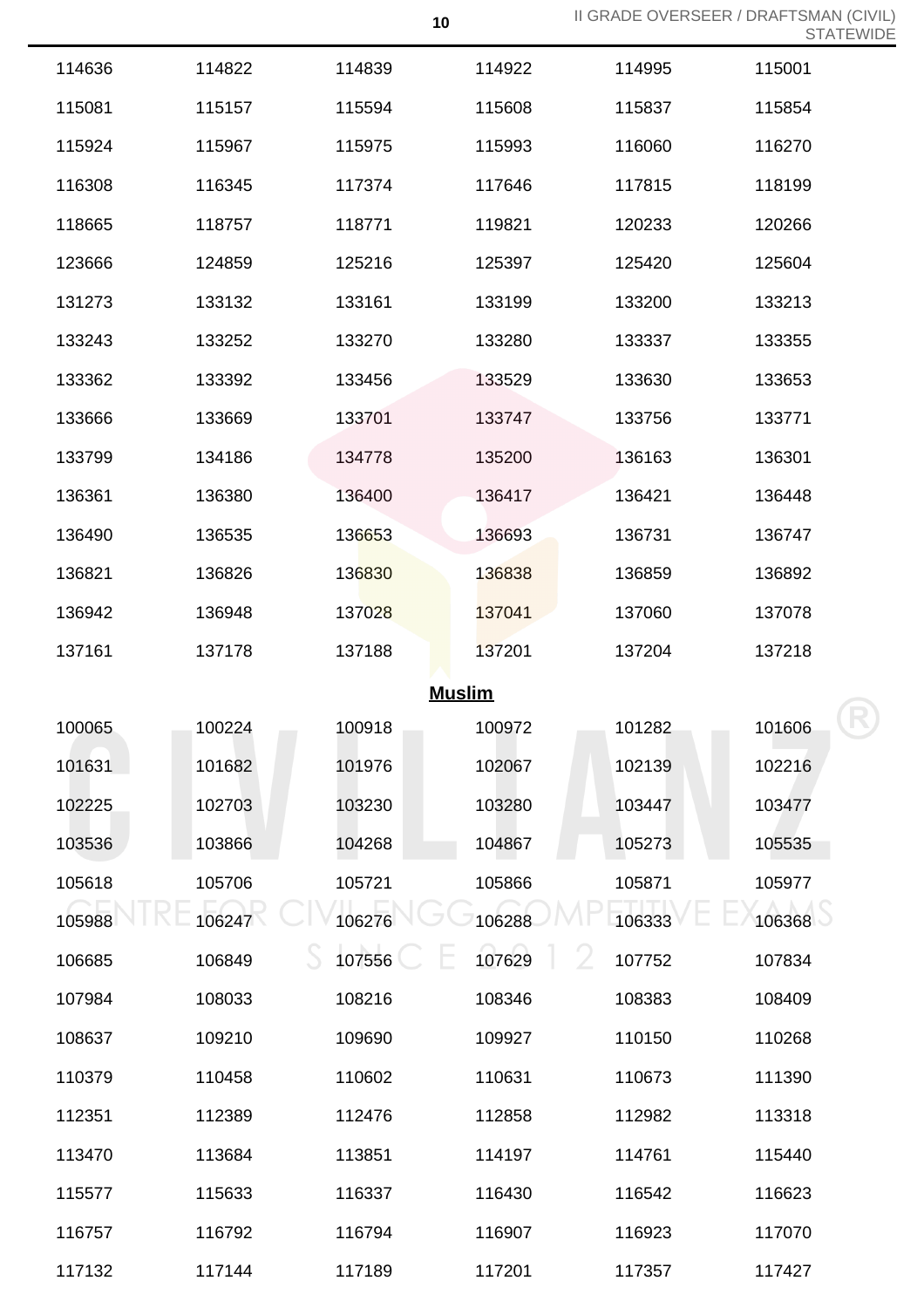| 117935<br>118649<br>119154<br>119672<br>121254<br>123518<br>124928<br>126682<br>126892<br>127393<br>127835<br>128362<br>128638<br>129072<br>129526<br>130543 |
|--------------------------------------------------------------------------------------------------------------------------------------------------------------|
|                                                                                                                                                              |
|                                                                                                                                                              |
|                                                                                                                                                              |
|                                                                                                                                                              |
|                                                                                                                                                              |
|                                                                                                                                                              |
|                                                                                                                                                              |
|                                                                                                                                                              |
|                                                                                                                                                              |
|                                                                                                                                                              |
|                                                                                                                                                              |
|                                                                                                                                                              |
|                                                                                                                                                              |
|                                                                                                                                                              |
|                                                                                                                                                              |
|                                                                                                                                                              |
| 131849                                                                                                                                                       |
| 133102                                                                                                                                                       |
| 134821                                                                                                                                                       |
|                                                                                                                                                              |
|                                                                                                                                                              |
| 101564                                                                                                                                                       |
| 104236                                                                                                                                                       |
| 105463                                                                                                                                                       |
| 106054                                                                                                                                                       |
| 107050                                                                                                                                                       |
| 107514                                                                                                                                                       |
| 111376                                                                                                                                                       |
| 116788                                                                                                                                                       |
| 117803                                                                                                                                                       |
| 118538                                                                                                                                                       |
| 120026                                                                                                                                                       |
|                                                                                                                                                              |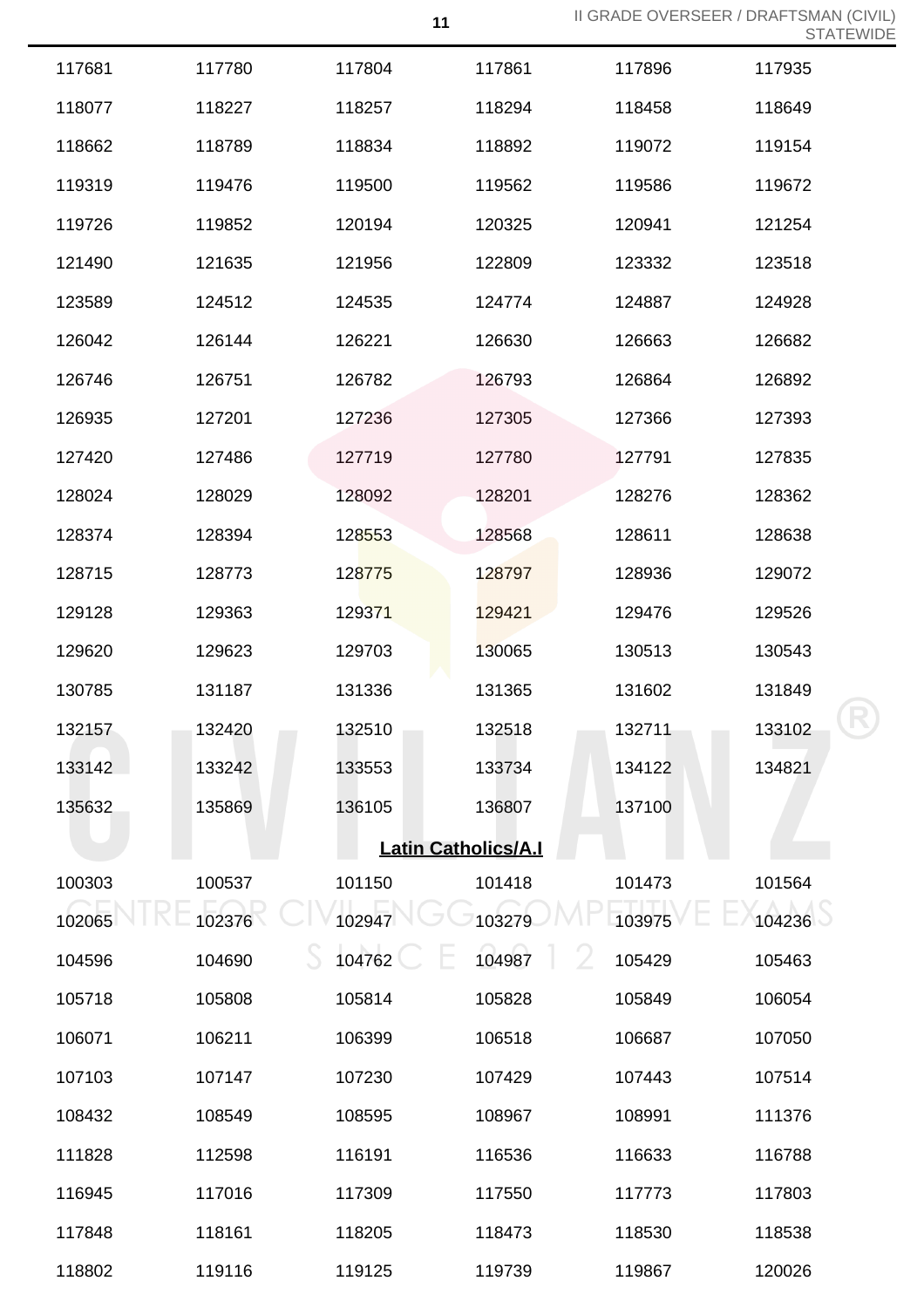R

| 121015            | 123894 | 124943                                          | 133649            |             |        |  |  |  |  |
|-------------------|--------|-------------------------------------------------|-------------------|-------------|--------|--|--|--|--|
|                   |        |                                                 | <b>OBC</b>        |             |        |  |  |  |  |
| 101408            | 101734 | 101788                                          | 102858            | 103096      | 103258 |  |  |  |  |
| 104232            | 104496 | 108070                                          | 108644            | 112218      | 116550 |  |  |  |  |
| 117652            | 120410 | 121412                                          | 122075            | 122368      | 123169 |  |  |  |  |
| 123196            | 123207 | 123388                                          | 125389            | 125413      | 126973 |  |  |  |  |
| 127962            | 129673 | 129868                                          | 130360            | 130372      | 130505 |  |  |  |  |
| 131997            | 131999 | 132824                                          | 133562            | 134044      | 134106 |  |  |  |  |
| 134157            | 134173 | 134523                                          | 134764            | 134912      | 135008 |  |  |  |  |
| 135064            | 135258 | 136050                                          | 136240            | 136347      | 136640 |  |  |  |  |
| 136673            | 136730 | 136884                                          | 137066            |             |        |  |  |  |  |
| <b>Viswakarma</b> |        |                                                 |                   |             |        |  |  |  |  |
| 100129            | 100168 | 100780                                          | 101000            | 101906      | 102474 |  |  |  |  |
| 103422            | 105865 | 106420                                          | 106740            | 106857      | 109141 |  |  |  |  |
| 109456            | 109891 | 110342                                          | 114015            | 114663      | 114714 |  |  |  |  |
| 116604            | 117068 | 117667                                          | 118323            | 118965      | 119878 |  |  |  |  |
| 120146            | 120343 | 120391                                          | 121426            | 123294      | 123355 |  |  |  |  |
| 123773            | 124004 | 124155                                          | 124219            | 124248      | 126873 |  |  |  |  |
| 126944            | 127065 | 128440                                          | 128640            | 128854      | 129278 |  |  |  |  |
| 129612            | 130044 | 130278                                          | 130430            | 132326      | 132387 |  |  |  |  |
| 134395            | 134935 | 135324                                          | 135834            |             |        |  |  |  |  |
|                   |        |                                                 | <b>SIUC Nadar</b> |             |        |  |  |  |  |
| 100151            | 100181 | 100443                                          | 100808            | 101050      | 101083 |  |  |  |  |
| 101140            | 101313 | 102526                                          | 102562            | V<br>102783 | 103272 |  |  |  |  |
| 103582            | 103631 | 103749                                          | 104295            | 105186      |        |  |  |  |  |
|                   |        | <b>Scheduled Caste Converts to Christianity</b> |                   |             |        |  |  |  |  |
| 103228            | 103947 | 107937                                          | 108489            | 109862      | 110325 |  |  |  |  |
| 110349            | 114013 | 114325                                          | 114561            | 114661      | 115393 |  |  |  |  |
| 116453            | 123000 | 125469                                          | 135545            | 136749      |        |  |  |  |  |
| <b>Dheevara</b>   |        |                                                 |                   |             |        |  |  |  |  |
| 107577            | 111680 | 111968                                          | 112171            | 112656      | 112709 |  |  |  |  |
| 118424            | 118967 | 119416                                          | 119465            | 120547      | 120675 |  |  |  |  |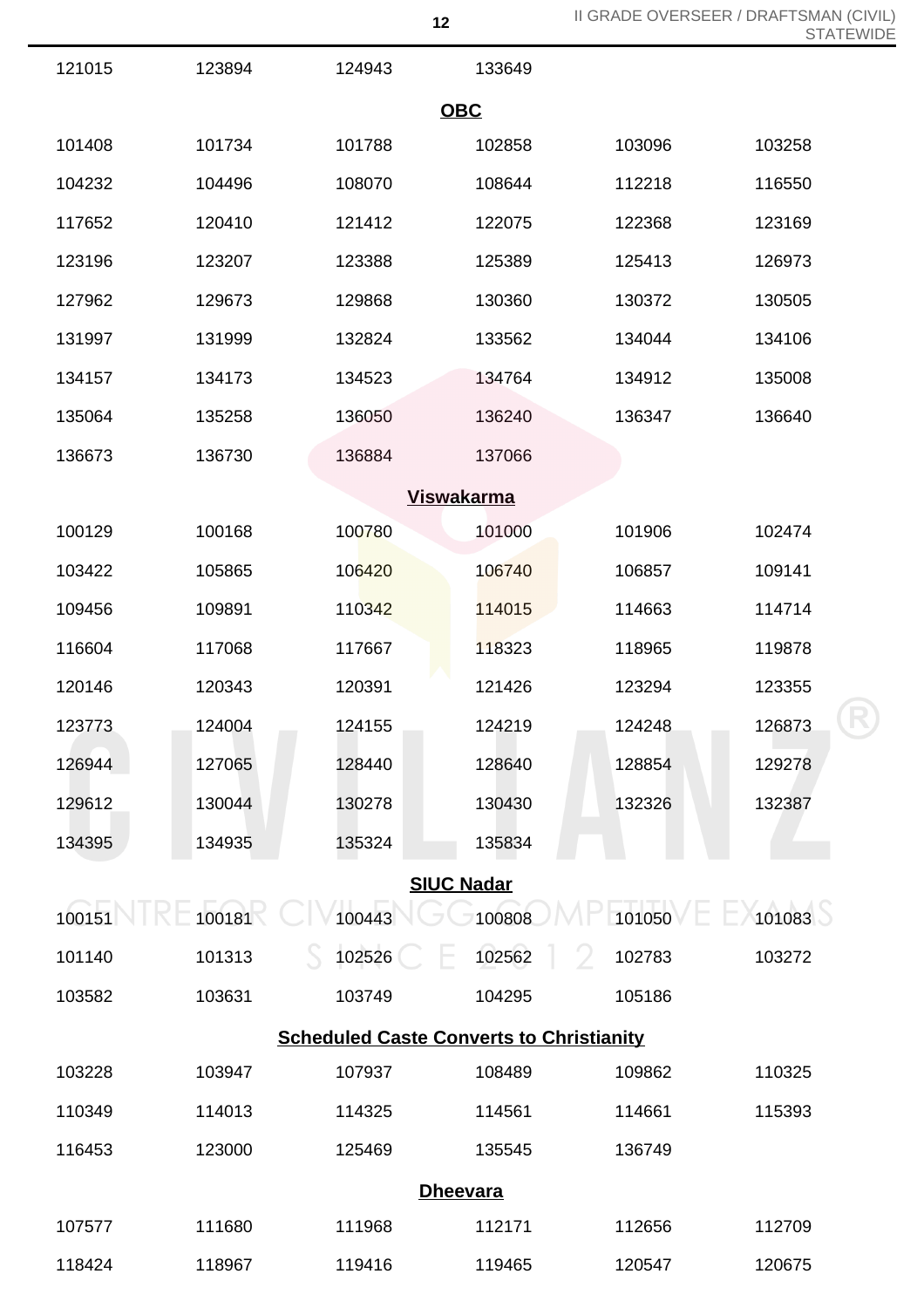R

| 120894 | 122975 | 130260 | 130764                             | 136495 |        |
|--------|--------|--------|------------------------------------|--------|--------|
|        |        |        | <b>Hindu Nadar</b>                 |        |        |
| 100421 | 100604 | 101537 | 101548                             | 101657 | 101900 |
| 102348 | 102489 | 103025 | 103093                             | 103196 | 104063 |
| 104143 | 104636 | 104915 | 105558                             | 130644 |        |
|        |        |        | <b>Economically Weaker Section</b> |        |        |
| 100048 | 100249 | 100483 | 100539                             | 100543 | 101315 |
| 101351 | 101550 | 101907 | 102055                             | 102471 | 102570 |
| 102667 | 102803 | 102860 | 102862                             | 103033 | 103794 |
| 103827 | 104317 | 104522 | 104966                             | 105480 | 105773 |
| 105843 | 105877 | 106014 | 106435                             | 106456 | 106713 |
| 106756 | 106792 | 106837 | 106862                             | 107022 | 107100 |
| 107132 | 107356 | 107378 | 107406                             | 107486 | 107493 |
| 107529 | 107631 | 108011 | 108100                             | 108786 | 108865 |
| 108868 | 109156 | 110006 | 110295                             | 110431 | 110504 |
| 110521 | 110556 | 110579 | 110591                             | 110712 | 110718 |
| 111229 | 111253 | 111495 | 112240                             | 113073 | 113475 |
| 114286 | 114303 | 114330 | 114364                             | 114619 | 115078 |
| 115165 | 115215 | 115609 | 115679                             | 115713 | 115988 |
| 116108 | 116226 | 116382 | 116714                             | 117128 | 117208 |
| 117216 | 117250 | 117497 | 117628                             | 117891 | 117981 |
| 118007 | 118263 | 118362 | 118447                             | 118607 | 118637 |
| 118693 | 118902 | 119200 | 119226                             | 119462 | 119575 |
| 120074 | 120305 | 120317 | 120435                             | 120636 | 120689 |
| 120690 | 120772 | 120788 | 120834                             | 121208 | 121292 |
| 121476 | 121579 | 121693 | 121715                             | 121918 | 121939 |
| 122023 | 122238 | 122286 | 122802                             | 122970 | 122981 |
| 123128 | 123138 | 123268 | 123433                             | 124145 | 124166 |
| 125054 | 125248 | 125813 | 126188                             | 126774 | 127259 |
| 128117 | 128523 | 129245 | 129570                             | 129998 | 130202 |
| 130268 | 130388 | 130449 | 130923                             | 131139 | 131496 |
| 131518 | 131799 | 132343 | 133010                             | 133150 | 133178 |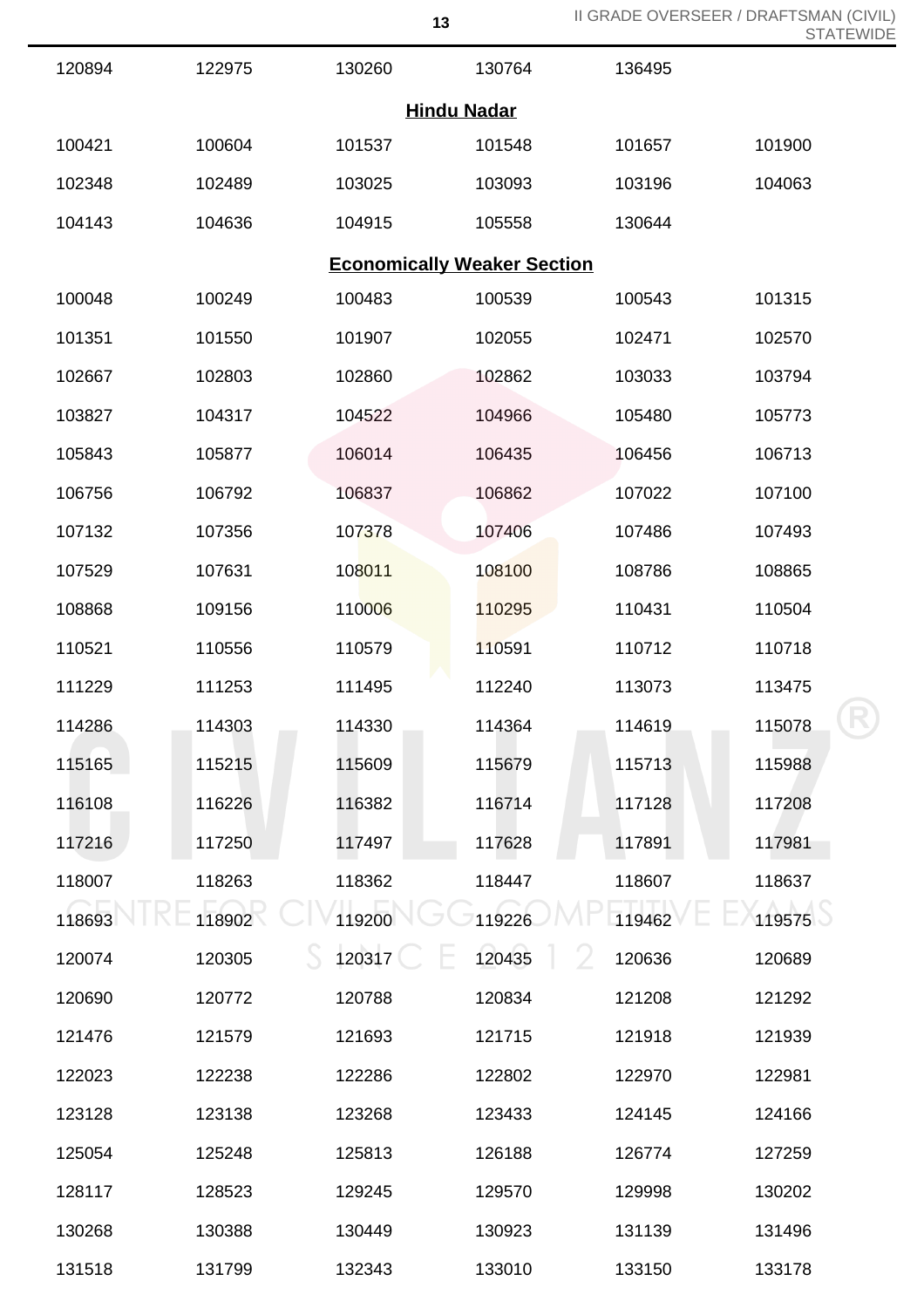|                                                                |                 | 14              |                 |                 | II GRADE OVERSEER / DRAFTSMAN (CIVIL)<br><b>STATEWIDE</b> |  |  |
|----------------------------------------------------------------|-----------------|-----------------|-----------------|-----------------|-----------------------------------------------------------|--|--|
| 133202                                                         | 133646          | 134178          | 134233          | 134689          | 134742                                                    |  |  |
| 135104                                                         | 135676          | 135714          | 135949          | 136010          | 136171                                                    |  |  |
| 136279                                                         | 136519          | 136522          | 136597          | 136823          | 136946                                                    |  |  |
| <b>List of Differently Abled Candidates for 3% Reservation</b> |                 |                 |                 |                 |                                                           |  |  |
| <b>Low Vision</b>                                              |                 |                 |                 |                 |                                                           |  |  |
| 100019 DA-LV                                                   | 104312 DA-LV    | 104715 DA-LV    | 105668 DA-LV    | 105673 DA-LV    | 108979 DA-LV                                              |  |  |
| 109579 DA-LV                                                   | 110858 DA-LV    | 113158 DA-LV    | 113358 DA-LV    | 115572 DA-LV    | 115772 DA-LV                                              |  |  |
| 116701 DA-LV                                                   | 118501 DA-LV    | 119901 DA-LV    | 124323 DA-LV    | 126768 DA-LV    | 129168 DA-LV                                              |  |  |
| 129636 DA-LV                                                   | 129637 DA-LV    | 129638 DA-LV    | 129642 DA-LV    | 129646 DA-LV    | 129649 DA-LV                                              |  |  |
| 132034 DA-LV                                                   | 133116 DA-LV    | 133659 DA-LV    | 133956 DA-LV    | 134156 DA-LV    | 135460 DA-LV                                              |  |  |
| 135756 DA-LV                                                   |                 |                 |                 |                 |                                                           |  |  |
| <b>Hearing Impairment</b>                                      |                 |                 |                 |                 |                                                           |  |  |
| 100012 DA-HI                                                   | 100013 DA-HI    | 100015 DA-HI    | 104311 DA-HI    | 104713 DA-HI    | 105212 DA-HI                                              |  |  |
| 106468 DA-HI                                                   | 108778 DA-HI    | 108978 DA-HI    | 109179 DA-HI    | 112358 DA-HI    | 113758 DA-HI                                              |  |  |
| 113946 DA-HI                                                   | 118301 DA-HI    | 118302 DA-HI    | 119101 DA-HI    | 119302 DA-HI    | 120546 DA-HI                                              |  |  |
| 121948 DA-HI                                                   | 123046 DA-HI    | 123047 DA-HI    | 123447 DA-HI    | 123647 DA-HI    | 124322 DA-HI                                              |  |  |
| 125723 DA-HI                                                   | 125921 DA-HI    | 126773 DA-HI    | 129169 DA-HI    | 129640 DA-HI    | 135461 DA-HI                                              |  |  |
| 135957 DA-HI                                                   | 135958 DA-HI    |                 |                 |                 |                                                           |  |  |
| <b>Locomotor Disability / Cerebral Palsy</b>                   |                 |                 |                 |                 |                                                           |  |  |
| 100312 DA-LD/CP                                                | 101411 DA-LD/CP | 102911 DA-LD/CP | 105672 DA-LD/CP | 105869 DA-LD/CP | 108078 DA-LD/CP                                           |  |  |
| 108779 DA-LD/CP                                                | 111360 DA-LD/CP | 111361 DA-LD/CP | 113558 DA-LD/CP | 116172 DA-LD/CP | 116503 DA-LD/CP                                           |  |  |
| 116504 DA-LD/CP                                                | 116505 DA-LD/CP | 117101 DA-LD/CP | 117501 DA-LD/CP | 119303 DA-LD/CP | 120348 DA-LD/CP                                           |  |  |
| 120352 DA-LD/CP                                                | 120353 DA-LD/CP | 124046 DA-LD/CP | 124324 DA-LD/CP | 124325 DA-LD/CP | 127568 DA-LD/CP                                           |  |  |
| 128968 DA-LD/CP                                                | 129647 DA-LD/CP | 129648 DA-LD/CP | 129650 DA-LD/CP | 132234 DA-LD/CP | 132934 DA-LD/CP                                           |  |  |
| 133658 DA-LD/CP                                                | 133958 DA-LD/CP | 133959 DA-LD/CP | 135157 DA-LD/CP | 135459 DA-LD/CP | 135757 DA-LD/CP                                           |  |  |
| 137007 DA-LD/CP                                                |                 |                 |                 |                 |                                                           |  |  |